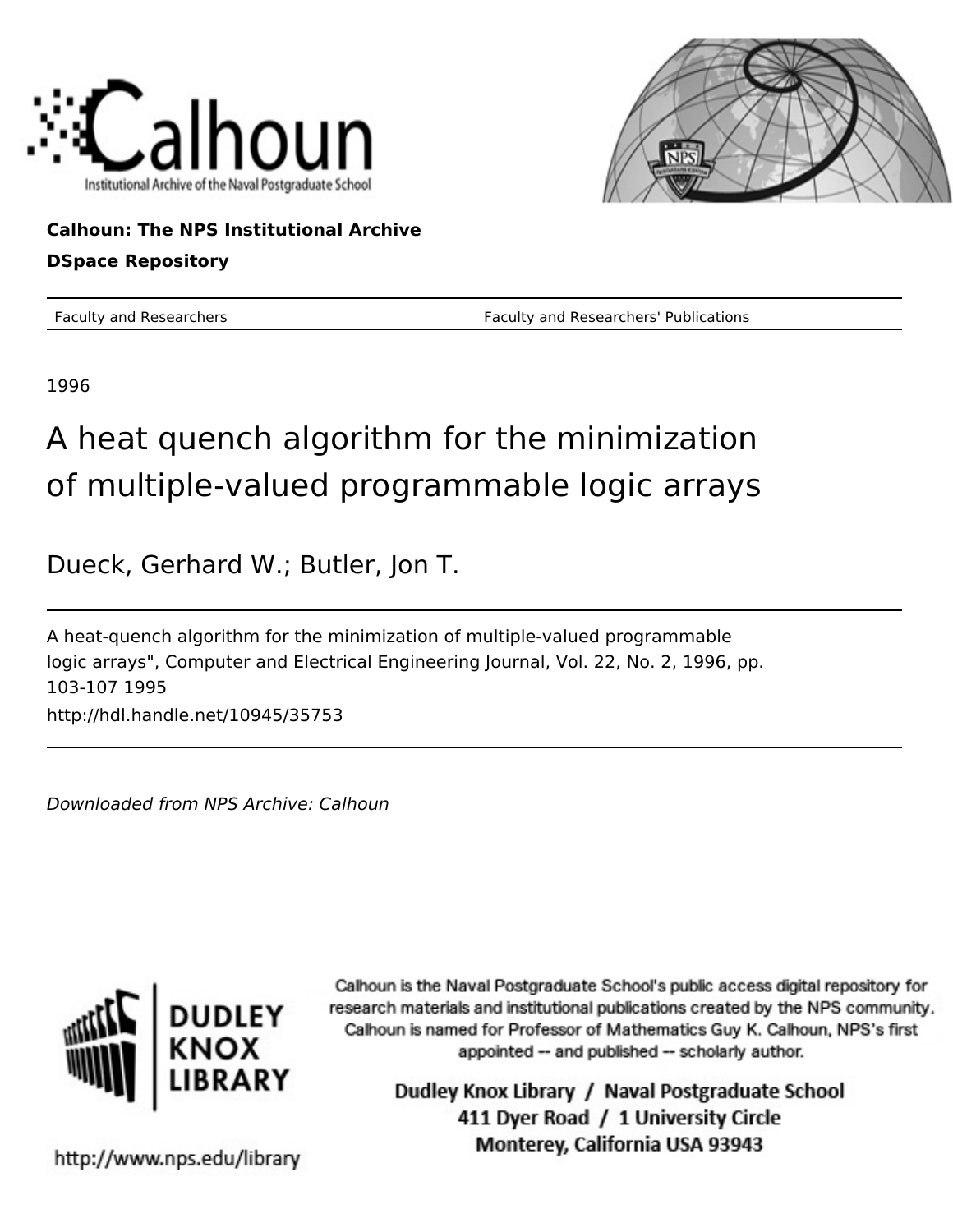

### A HEAT QUENCH ALGORITHM FOR THE MINIMIZATION OF MULTIPLE-VALUED PROGRAMMABLE LOGIC ARRAYS

#### GERHARD W. DUECK and JON T. BUTLER

Department of Mathematics and Computing Sciences, St Francis Xavier University, Antigonish, N.S. B2G 2W5, Canada and Department of Electrical and Computer Engineering, Naval Postgraduate School, Monterey, CA 93943-5004, U.S.A.

#### *(Received for publication 21 November 1995)*

Abstract-Simulated annealing has been used extensively to solve combinatorial problems. Although it does not guarantee optimum results, results are often optimum or near optimum. The primary disadvantage is slow speed. It has been suggested [1] that quenching (rapid cooling) yields results that are far from optimum. We challenge this perception by showing a context in which quenching yields good solutions with good computation speeds. In this paper, we present an algorithm in which quenching is combined with rapid heating. We have successfully applied this algorithm to the multiple-valued logic minimization problem. Our results suggest that this algorithm holds promise for problems where moves exist that leave the cost of the current solution unchanged.

*Key words:* Multiple-valued logic, logic minimization, simulated annealing, heat quench, heuristic, sum-of-products, logic design.

#### 1. INTRODUCTION

Simulated annealing is a means of finding good solutions to combinatorial optimization problems [1]. The basic operation in this technique is a *move.* A move is a transition from one solution in the solution space to another. Each move affects the cost of the solution. Intuitively, one favors cost decreasing moves, since a solution with minimum, or near-minimum, cost is the objective. However, by allowing only such moves, it is likely that the final solution is a local minimum, rather than the absolute minimum. To escape from a local minimum, cost increasing moves must be made.

In simulated annealing, prospective moves are chosen at random. If a move decreases the cost, it is accepted. Otherwise, the move is accepted with probability  $P(\Delta E) = e^{-\Delta E/T}$ , where T is the temperature and  $\Delta E$  is the increase in cost that would result from this prospective move. Initially, *T* is large, and virtually all moves are accepted. Gradually, T is decreased, thus decreasing acceptance of moves that increase the cost. Eventually, the system will reach a state in which very few moves are accepted. That is, there are little or no cost-decreasing moves and most cost-increasing moves are rejected. In this case, the system is said to be *frozen.* The sequence of decreasing temperatures is called the *annealing schedule.* That is, at some temperature *T,,* we count the number of attempted moves  $N_{\text{attempted}}$  and a number of completed moves  $N_{\text{complete}}$ . Let Max<sub>attempted</sub> be the limit of the number of attempted moves at each temperature and let Max<sub>completed</sub> be the limit for the number of completed moves at each temperature. To maintain the current temperature, we require that both of the following inequalities be satisfied:

$$
N_{\text{attempted}} \leqslant \text{Max}_{\text{attempted}}
$$
  

$$
N_{\text{completed}} \leqslant \text{Max}_{\text{completed}}.
$$

When one inequality is not satisfied, the temperature is changed. The schedule used by us is described by  $T_{n+1} = \alpha T_n$ , where  $\alpha < 1$  is the cooling rate. Typical values for  $\alpha$  are in the range from 0.8 to 0.95. Lower values for  $\alpha$  yield more rapid decrease in temperature a condition known as *quenching.*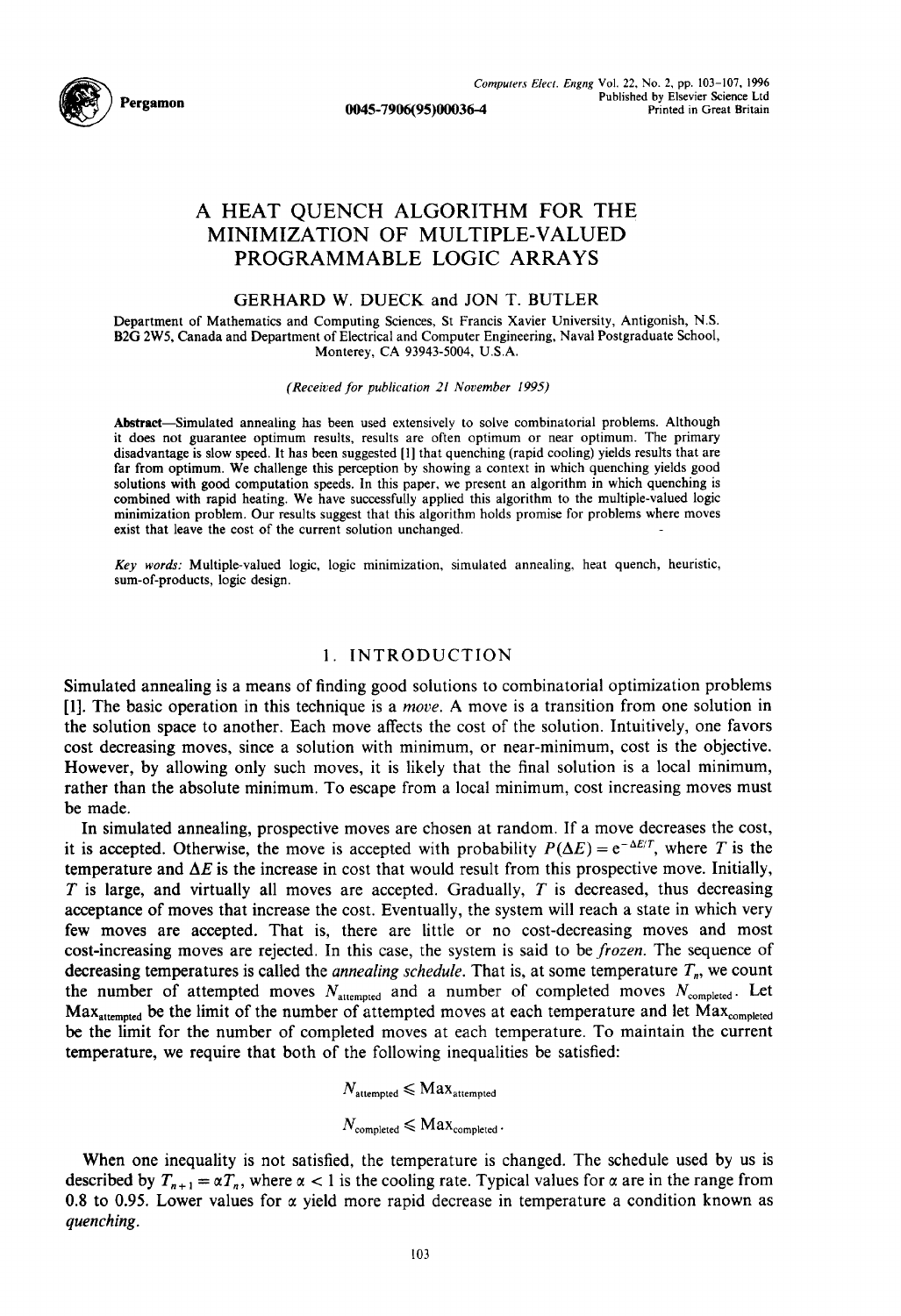A major drawback of simulated annealing is that good solutions require a slow cooling schedule, which is time consuming. That is, the system remains at each temperature until a certain number of moves have been attempted or completed. At high temperatures, accepted moves are found quickly. However, as the temperature decreases, fewer and fewer moves are accepted. Before a prospective move is rejected, its cost must be calculated. These calculations account for a large proportion of time required by simulated annealing. In this paper, we present a new algorithm that will heat and quench the solution at hand repeatedly. Note that simulated annealing is a search through the solution space. Indeed, it is a search in which relatively small changes are made to the quality of the solution. Clearly, cost-decreasing moves are needed. But, cost-increasing moves are also needed. That is, if only cost-decreasing moves are made, the search ends at a local minima, a point in the solution space where there are no cost-increasing moves. If there is only one local minima (the global minima) or if all local minima represent a solution that is close to the global minima, then there is little penalty to excluding cost-increasing moves. However, our experience shows that this is not the case for the minimization of multiple-valued functions. See the discussion of this in the next section.

However, due to special characteristics of the multiple-valued logic minimization problem (see next section) quenching produces good results in reasonable times. In addition, we show a deterministic quenching algorithm that requires significantly less cpu time than quenching with simulated annealing. Results obtained from quenching a solution far from optimum can be improved by repeatedly heating and quenching the previous solution. A further advantage comes from the fact that the heat/quench process can be performed in parallel, since heat/quench cycles are independent.

#### 2. MULTIPLE-VALUED LOGIC MINIMIZATION

We illustrate the use of the heat/quench algorithm on the problem of minimizing a multiplevalued logic (MVL) function. Our description of the problem is informal. For a formal description, see [2,3].

Any MVL function can be expressed as a sum-of-products. The aim of MVL minimization is to find an expression with the minimum number of product terms. The only known way to solve this problem is by exhaustive search. However, the excessive computation makes this approach impractical. Therefore, we are interested in heuristic algorithms that produce near-minimal results. Our heuristic is a direct cover method. With this approach, a minterm is selected and then an implicant is chosen to cover the selected minterm. This process is repeated until all minterms are covered. Dueck and Miller [4] propose a direct cover algorithm that produced better results than other direct cover algorithms [5]. A disadvantage of the direct cover method is that it must start with all minterms.

Recently, Dueck *et al.* [2] proposed an algorithm that manipulates sum-of-product expressions directly, using product terms instead of minterms. The process is guided by simulated annealing. That is, two adjacent product terms are chosen at random. If the two product terms can be combined into a single term, the two product terms are replaced by their equivalent. This is a cost decreasing move. In this problem, the cost of a solution is the number of product terms in the expression. Two types of cost increasing moves were investigated. In the first, a product term of the chosen pair is divided into two; that is, one of the pair is randomly chosen and then randomly divided. Such move will always increase the cost by one. This method is known as *cut-and-combine.* The other type of move is called *reshape.* In reshape, a new term is formed containing parts of both terms (the chosen pair). The cost increase can be zero, one, or larger. In general, simulated annealing with reshape moves produces better results in less cpu time than with the cut-andcombine moves. Yildirim *et al.* [6] showed that a combination of the two moves yields even better results.

#### 3. HEAT-QUENCH MINIMIZATION

We minimized 10 randomly-generated 4-variable 4-valued functions. Each function was initially given as a list of minterms. The results are summarized in Table 1. The programs that produced this data were written in C and run on a SUN workstation. The first row shows the results obtained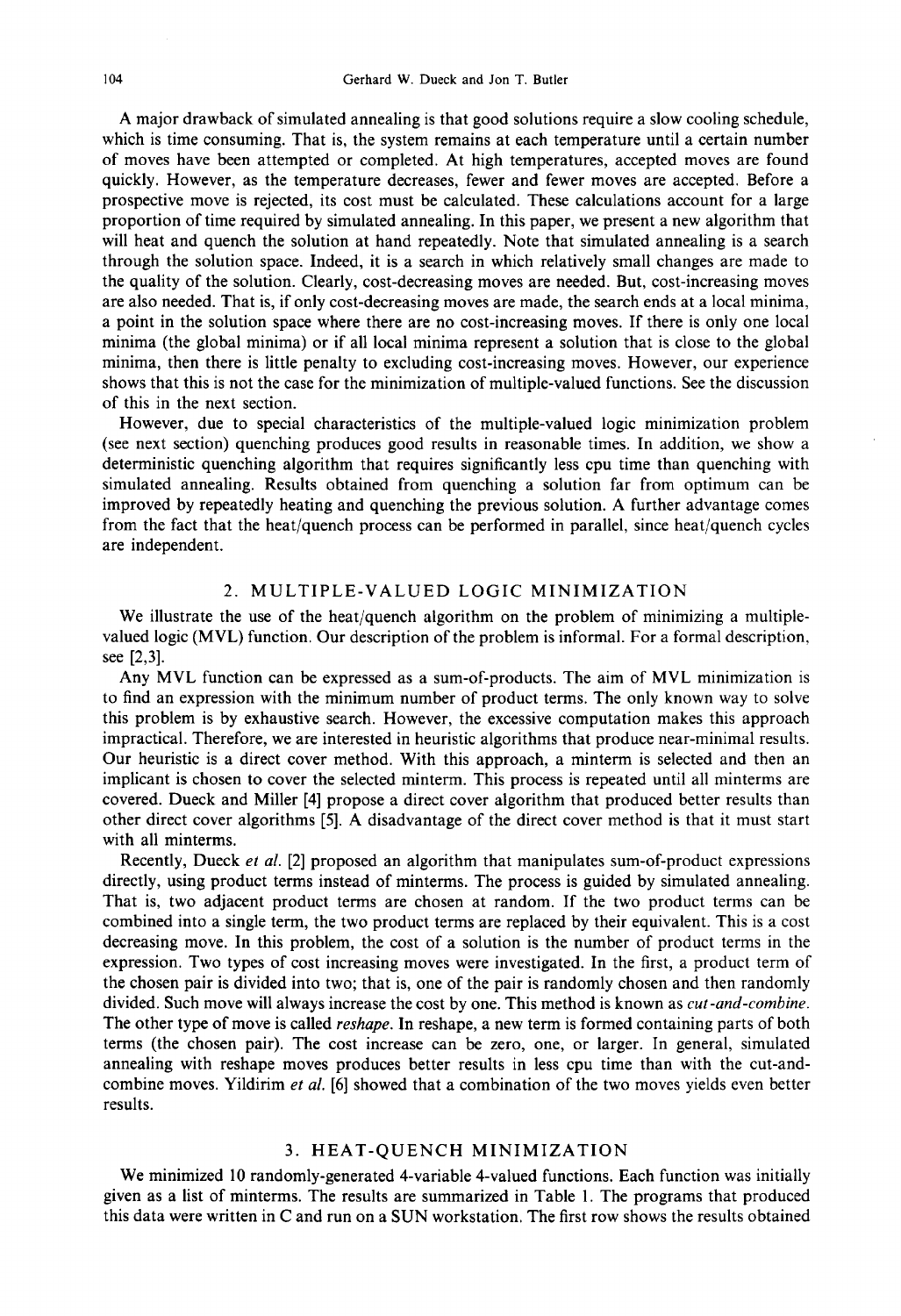|  |  |  |  | Table 1. Results from minimizing 10 four-valued four- |  |
|--|--|--|--|-------------------------------------------------------|--|
|  |  |  |  |                                                       |  |

|                                  | variable functions       |                     |      | number<br>of moves |                          |  |
|----------------------------------|--------------------------|---------------------|------|--------------------|--------------------------|--|
| Heuristic                        | Average<br>product terms | Average<br>cpu time | Cost |                    | of a given cost<br>Moves |  |
| Dueck and Miller                 | 90.0                     | 33.0                |      | $\bf{0}$           | 22.6                     |  |
| Simulated annealing<br>(reshape) | 83.9                     | 75.6                |      | 2                  | 132.8<br>184.7           |  |
| Cut-and-combine<br>(quench)      | 116.5                    | 246.5               |      | 3<br>4             | 90.0<br>22.8             |  |
| Reshape (quench)                 | 93.1                     | 15.9                |      |                    | 2.7                      |  |
| Greedv                           | 129.8                    | 0.1                 |      | 6                  | 0.1                      |  |
| Deterministic quench             | 91.5                     | 1.5                 |      |                    |                          |  |

by Dueck and Miller's direct cover method [4]. Significantly better results are obtained using simulated annealing with reshape moves, as the table shows. To experiment with quenching, the functions were minimized using a fast cooling rate; i.e.  $\alpha = 0.3$ . Note that the results obtained by the cut-and-combine method under quenching rate are far from minimal. On the other hand, we observe that simulated annealing with reshape and quenching produced results that are comparable to the results obtained by Dueck and Miller [4], but with only half the computation time. We have also implemented a greedy algorithm that combines all pairs of adjacent product terms that are combinable into a single product term. This is essentially simulated annealing with only cost-decreasing moves. That is, adjacent pairs of product terms are combined until no more pairs can be combined. Since product terms are not divided and recombined, there are no cost-increasing moves. It is clear that such an algorithm is fast. Indeed, as shown in Table 1, there is a speed reduction of two orders of magnitude over the previously discussed algorithms. However, it produces poor solutions. On the average, the greedy algorithm yields 129.8 product terms compared to 83.9 product terms for the best algorithm, simulated annealing (reshape). This substantiates our statement earlier about the existence of local minima far from global minima.

The question arises: why are the results obtained from quenching superior to those obtained by the greedy algorithm? We conjecture that this is because there are prospective zero cost moves. Such moves prevent the solution from being trapped in a local minima with high cost. We analyzed the cost of possible moves during minimization, using the average number of moves over the 10 functions described above. Initially, there are 466.0 possible moves on the average, where 154.5 yield a cost change of  $-1$  (i.e. terms may be combined) and 311.5 yield zero cost. Since the initial function consists only of minterms, moves yielding a higher cost are not possible.

The costs of moves at the END of simulated annealing (using reshape and a cooling rate  $\alpha$  of 0.3) are summarized in Table 2. On average, there are 455.6 possible moves. None of the moves result in a cost decrease; this is expected, since there are no cost decreasing moves at a local minima. Note that approx. 5% of the moves results in no increase in cost. This suggests there is merit to examining the potential of zero cost moves. After performing a zero cost move, a newly created term may combine with one of its neighbors. This prompted us to develop a deterministic quenching algorithm described below:

Algorithm: Deterministic Quenching

- Step 1: for each pair of adjacent cubes combine then if possible end for
- Step 2: for each pair of adjacent cubes If they can be reshaped at cost zero reshape them combine the resulting cubes with other adjacent cubes (if possible) end if end for

iterate Step 2 until three consecutive iterations yield no further improvement

Table 2. Average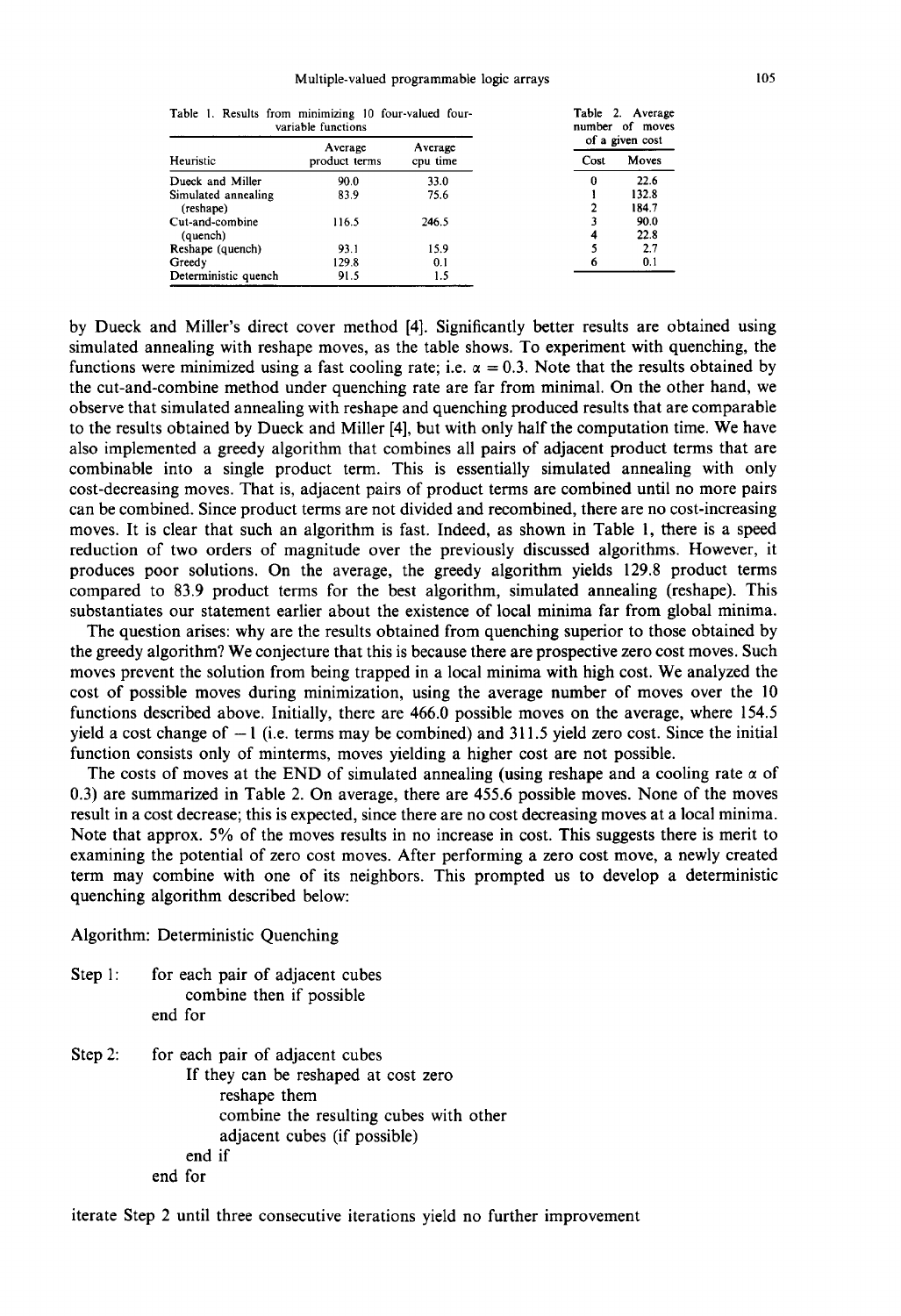

Deterministic quenching produced results that were better than those obtained with simulated annealing using reshape when used with quenching. Further, only a fraction of the cpu time was required (see Table 1). Unfortunately, the results are not as good as those obtained with simulated annealing (without quenching). This is expected because it is impossible to escape from local minima. The absence of cost increasing reshape moves compounds this difficulty, since there is no hope of moving without increases in cost to regions where a better solution may be found.

To escape from such local minima, we propose a process where the solution is passed to the simulated algorithm with high heat for a few iterations. Afterward, the quenching process is applied. With experimentation, we found that good results are obtained by heating the solution until the cost increases by 10%. We call this the *heating* phase. The solution is repeatedly heated and quenched. After iterating the heat-quench procedure 20 times, an average result that was as good as the one obtained from simulated annealing was obtained. However, the cpu time required was less than one quarter. In Table 3, we summarize the results obtained by further iterating the heat-quench procedure. Figure I shows the plot of the average of the best solution found thus far. Significant improvements are obtained in the first 10 iterations. After 100 iterations, there is very